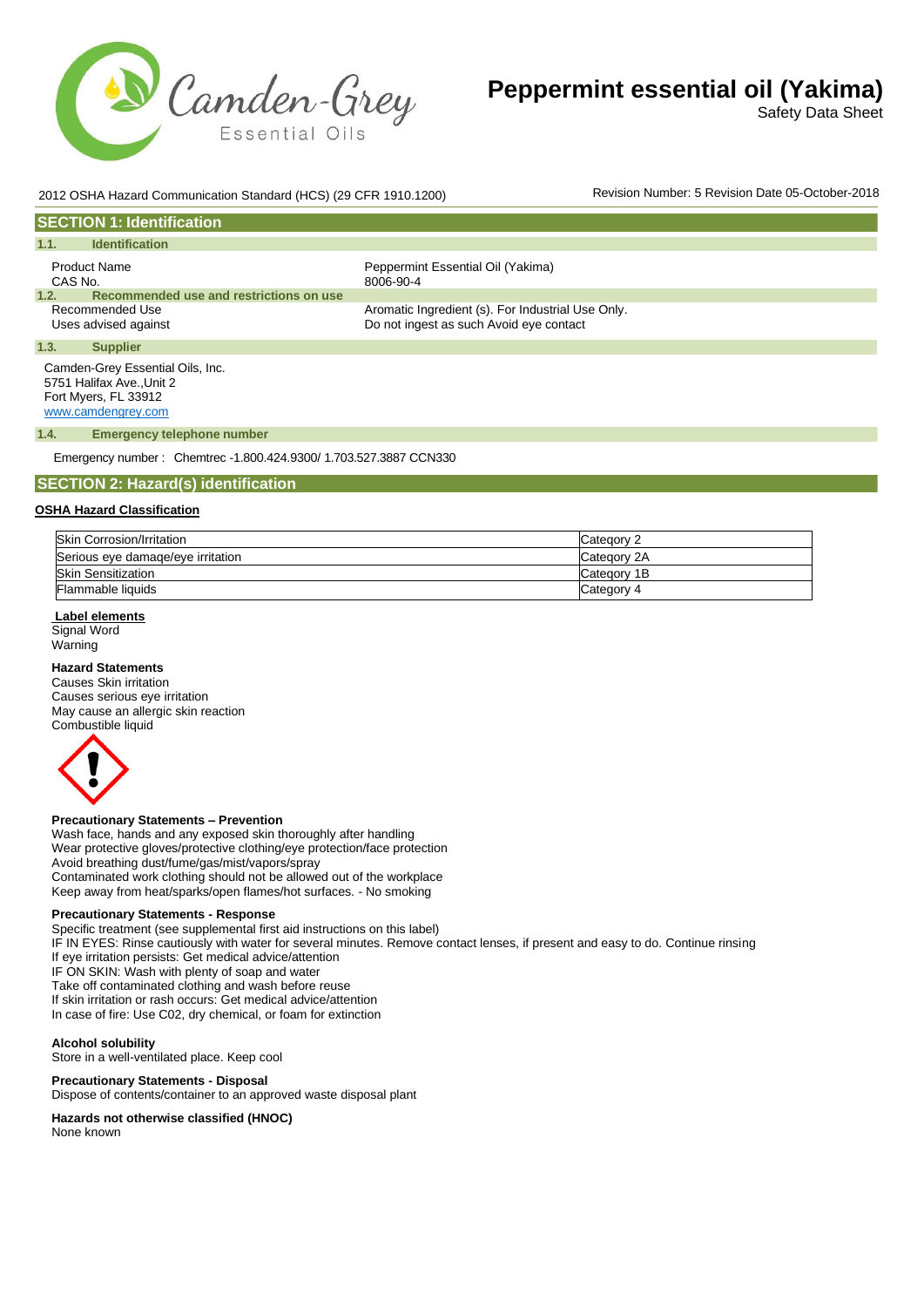Safety Data Sheet

# **Other Information**

May be harmful in contact with skin May be harmful in contact with skin Toxic to aquatic life with long lasting effects Toxic to aquatic life

#### **Interactions with Other Chemicals** Classification not possible

# **Principle Routes of Exposure**

No information available

**SECTION 3: Composition/information on ingredients**

| <b>Component</b>                                                        | <b>CAS-No</b> | Weight%         | <b>OHS Classification</b>                                                                                                                            |
|-------------------------------------------------------------------------|---------------|-----------------|------------------------------------------------------------------------------------------------------------------------------------------------------|
| Menthol                                                                 | 89-78-1       | 40% - 50%       | Aquatic Acute 3 (H402)<br>Eye Irrit. 2B (H320)<br>Flam. Liq. 4 (H227)<br>Skin Irrit. 2 (H315)<br>Acute Tox. Oral 5 (H303)                            |
| Menthone                                                                | 10458-14-7    | 20% - 30%       | Skin Sens. 1B (H317)<br>Skin Irrit. 2 (H315)<br>Flam. Liq. 4 (H227)<br>Aquatic Acute 3 (H402)<br>Acute Tox. Oral 5 (H303)                            |
| Isomenthone                                                             | 491-07-6      | 5%-10%          | Acute Tox. Oral 5 (H303)<br>Aquatic Acute 3 (H402)<br>Flam. Lig. 4 (H227)<br>Skin Irrit. 2 (H315)<br>Skin Sens. 1B(H317)                             |
| Menthyl acetate                                                         | 89-48-5       | 5%-10%          | Aquatic Acute 2 (H401)<br>Flam. Liq. 4 (H227)<br>Aquatic Chronic 2 (H411)                                                                            |
| 2-Oxabicyclo[2 2 2 octane, 1,3,3-trimethyl-                             | 470-82-6      | $1.0\% - 5.0\%$ | Skin Corr. 3 (H316)<br>Flam. Lig. 3 (H226)<br>Acute Tox. Oral 5 (H303)<br>Skin Sens. 1B(H317)                                                        |
| 4,5,6.7-Tetrahydro-3,6-dimethylbenzofuran                               | 494-90-6      | $1.0\% - 5.0\%$ | Skin Irrit. 2 (H315)<br>Aquatic Acute 2 (H401)<br>Flam. Lig 4 (H227)<br>Aquatic Chronic 2 (H411)<br>Eye Irrit. 2A (H319)<br>Acute Tox. Oral 4 (H302) |
| Caryophyllene beta                                                      | 87-44-5       | 1.0%-5.0%       | Skin Sens. 1B (H317)<br>SkinCorr. 3(H316)<br>Asp Tox. 1 (H304)                                                                                       |
| Cyclohexene.<br>1 -methyl-4- $(1$ -methylethenyl)-. $(r)$               | 5989-27-5     | $1.0\% - 5.0\%$ | Flam Lig. 3 (H226)<br>Skin Sens. IB (H317) Aquatic<br>Chronic 1 (H410)<br>Skin Irrit. 2 (H315)<br>Aquatic Acute 1 (H400)<br>Asp. Tox. 1 (H304)       |
| Pinene, beta                                                            | 127-91-3      | $0.1\% - 1.0\%$ | Flam. Lig. 3 (H226)<br>Skin Sens 1B(H317) Aquatic<br>Chronic 1 (H410)<br>Skin Irrit. 2 (H315)<br>Aquatic Acute 1 (H400)<br>Asp. Tox. 1 (H304)        |
| 1,6-octadiene, 7-methyl-3-methylene (b-myrcene)-<br>(natural occurring) | 123-35-3      | $0.1\% - 1.0\%$ | Flam. Lig. 3 (H226)<br>Skin Irrit. 2 (H315)<br>Aquatic Chronic 2 (H411) Aquatic<br>Acute 1 (H400)<br>Eye Irrit. 2A(H319)<br>Asp. Tox. 1 (H304)       |

# **SECTION 4: First-aid measures**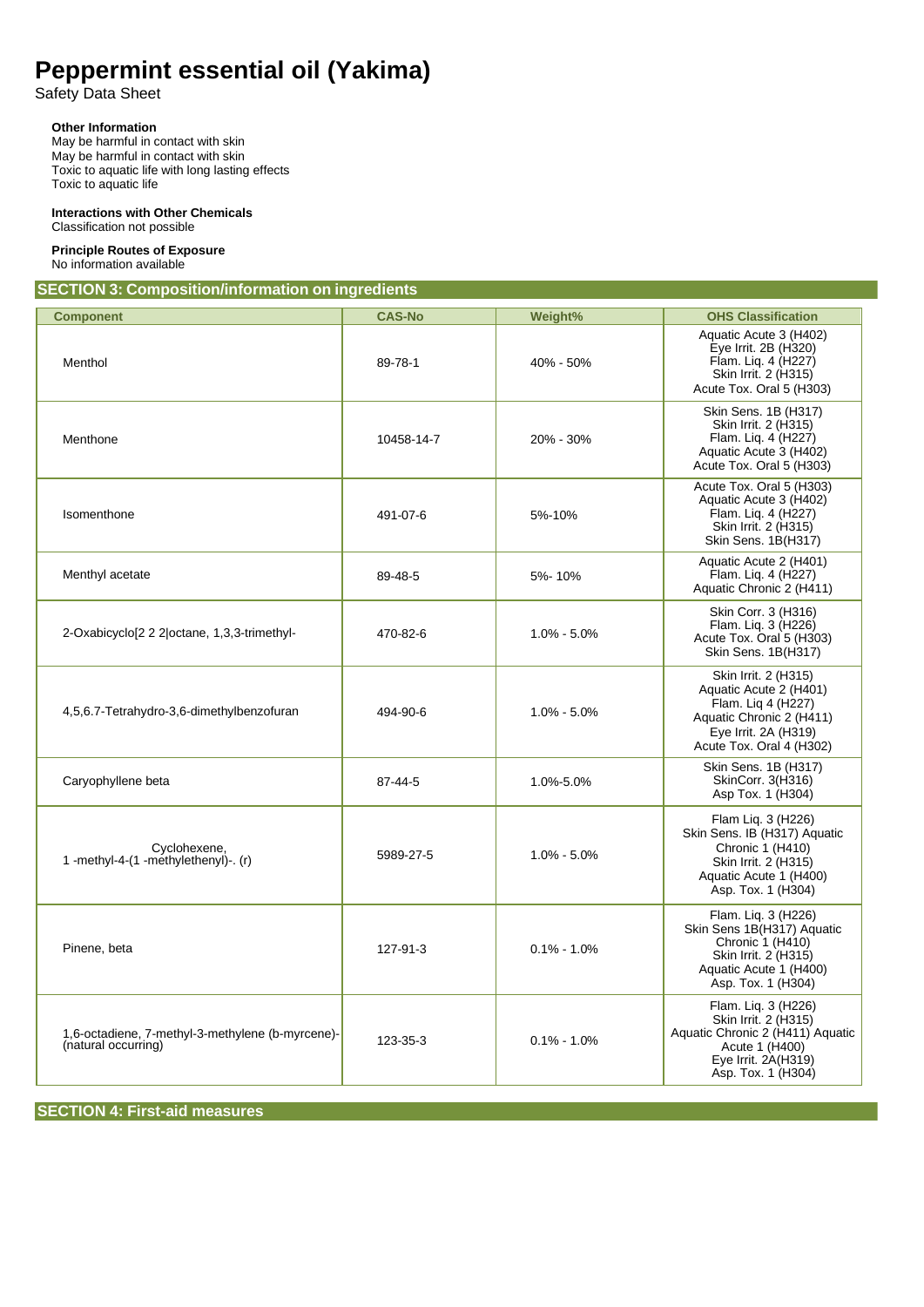Safety Data Sheet

#### **First Aid Measures**

| Eye Contact         | Rinse thoroughly with plenty of water for at least 15 minutes, lifting lower and upper eyelids. |
|---------------------|-------------------------------------------------------------------------------------------------|
| <b>Skin Contact</b> | Consult a physician.<br>Wash skin with soap and water                                           |
|                     |                                                                                                 |
| Inhalation          | Move to fresh air                                                                               |
| Ingestion           | Clean mouth with water and afterwards drink plenty of water                                     |
|                     | Indication of any immediate medical attention and special treatment needed                      |
| Notes to Physician  | Treat symptomatically.                                                                          |

**SECTION 5: Fire-fighting measures**

# Suitable Extinguishing Media

Carbon dioxide (C02). Water spray. Use: Dry chemical, alcohol-resistant foam.

# Unsuitable Extinguishing Media

Decomposition by contact with water may generate vapours which can be ignited by heat or open flame.

# Specific Hazards Arising from the Chemical

Keep product and empty container away from heat and sources of ignition. Risk of ignition.

# Protective Equipment and Precautions for Firefighters

As in any fire, wear self-contained breathing apparatus pressure-demand, MSHA/NIOSH (approved or equivalent) and full protective gear.

| <b>SECTION 6: Accidental release measures</b> |  |
|-----------------------------------------------|--|
|-----------------------------------------------|--|

# **Personal precautions, protective equipment and emergency procedures**

| <b>Personal Precautions</b>                          | Use personal protective equipment. Remove all sources of ignition. Evacuate personnel to<br>safe areas. Keep people away from and upwind of spill/leak. Pay attention to flashback. Take<br>precautionary measures against static discharges. |
|------------------------------------------------------|-----------------------------------------------------------------------------------------------------------------------------------------------------------------------------------------------------------------------------------------------|
| <b>Environmental precautions</b>                     |                                                                                                                                                                                                                                               |
| Environmental precautions                            | Prevent further leakage or spillage if safe to do so. Prevent product from entering drains.<br>Beware of vapors accumulating to form explosive concentrations. Vapors can accumulate in<br>low areas.                                         |
| Methods and material for containment and cleaning un |                                                                                                                                                                                                                                               |

## **Methods and material for containment and cleaning up**

Methods for Clean-up Soak up with inert absorbent material. Pick up and transfer to properly labelled containers. Dam up. Take precautionary measures against static discharges.

# **SECTION 7: Handling and storage**

# **Precautions for safe handling**

## **Handling**

Wear personal protective equipment. Use only in area provided with appropriate exhaust ventilation. Do not breathe vapours or spray mist. Use product only in closed system. To avoid ignition of vapours by static electricity discharge, all metal parts of the equipment must be grounded. Keep away from heat, sparks, and open flame. - No smoking. Take necessary action to avoid static electricity discharge (which might cause ignition of organic vapours).

# **Conditions for safe storage, including any incompatibilities**

#### **Storage**

Keep containers tightly closed in a dry, cool and well-ventilated place. Keep away from open flames, hot surfaces and sources of ignition.

# **SECTION 8: Exposure controls/personal protection**

## **Control parameters**

Exposure Guidelines

| <b>Component</b> | <b>OSHA PEL (TWA)</b> | <b>ACGIH TLV (TWA)</b> | <b>ACGIH TLV (STEL)</b> | <b>California PEL (TWA)</b> |
|------------------|-----------------------|------------------------|-------------------------|-----------------------------|
| Pinene, beta     |                       | 20 PPM                 |                         |                             |
| 127-91-3         |                       |                        |                         |                             |

## **Appropriate engineering controls**

Engineering Controls Ensure adequate ventilation, especially in confined areas.

## **Individual protection measures, such as personal protective equipment**

**Eye/face Protection** Tight sealing safety goggles.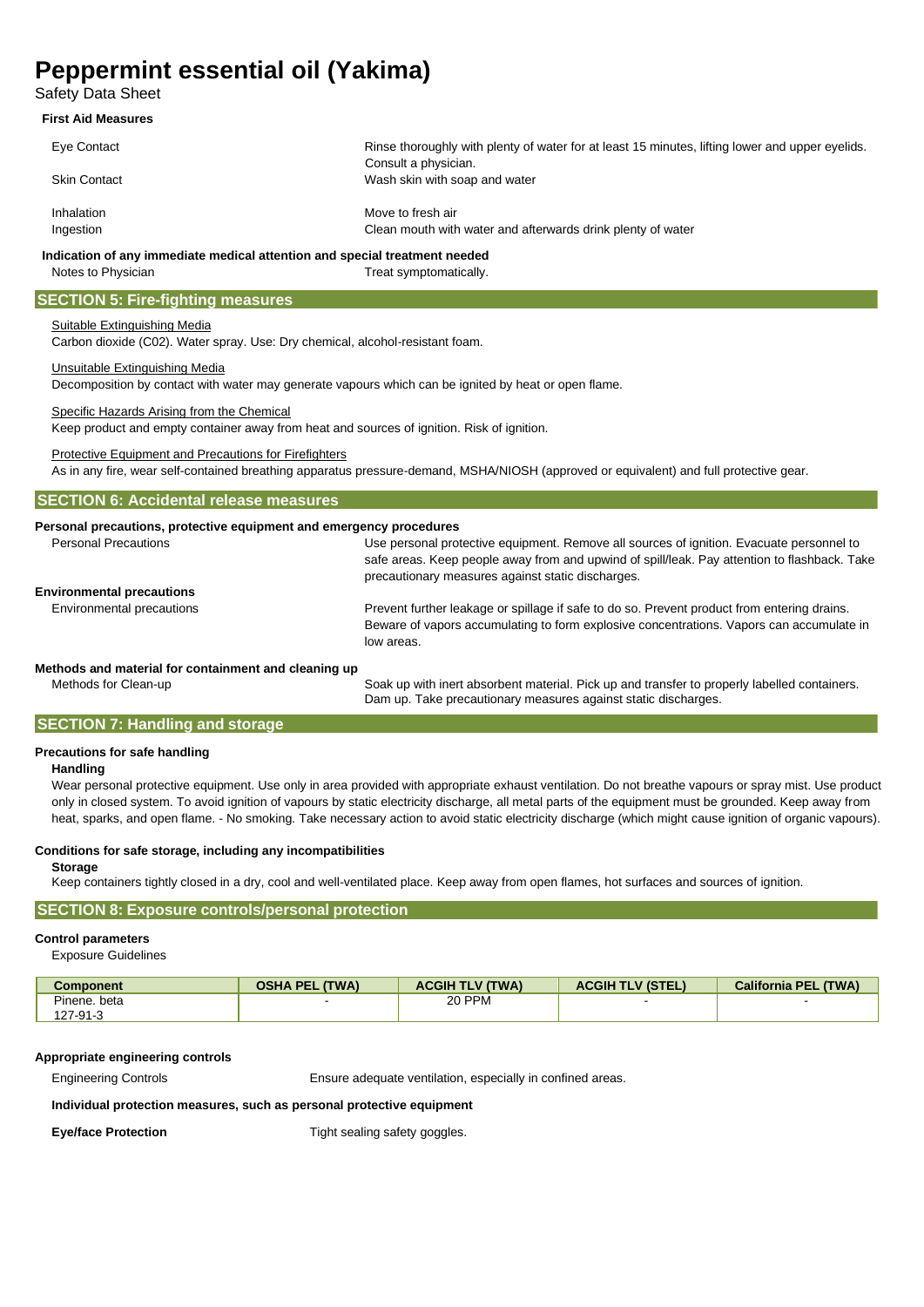Safety Data Sheet

| Skin and body protection      |  |  |
|-------------------------------|--|--|
| <b>Respiratory Protection</b> |  |  |

No special technical protective measures are necessary.

If exposure limits are exceeded or irritation is experienced, NIOSH/MSHA approved respiratory protection should be worn. Positive-pressure supplied air respirators may be required for high airborne contaminant concentrations. Respiratory protection must be provided in accordance with current local regulations.

**General Hygiene Considerations** When using, do not eat, drink or smoke. Regular cleaning of equipment, work area and clothing.

# **SECTION 9: Physical and chemical properties**

| 9.1.<br>Information on basic physical and chemical properties            |                                                                                  |                       |
|--------------------------------------------------------------------------|----------------------------------------------------------------------------------|-----------------------|
| <b>Physical State:</b><br>Appearance:<br>Odor:<br><b>Odor Threshold:</b> | Liquid<br>Colorless to pale yellow<br>Characteristic<br>No information available |                       |
| <b>Property</b>                                                          | <b>Values</b>                                                                    | <b>Remarks/Method</b> |
| рH                                                                       | Not Determined                                                                   | None known            |
| Melthig Point / Melthing Range                                           | Not Determined                                                                   | None known            |
| Boiling Point / Boiling Range (°C)                                       | >35                                                                              | None known            |
| Flash Point:                                                             | 71 °C / 160 °F                                                                   | CC (closed cup)       |
| Evaporation rate                                                         | Not Determined                                                                   | None known            |
| Flammability (solid, gas)                                                | Not Determined                                                                   | None known            |
| Vapor Pressure (mm Hg @ 20°C):                                           | Not Determined                                                                   | None known            |
| Vapor Density                                                            | Not Determined                                                                   | None known            |
| Relative density                                                         | Not Determined                                                                   | None known            |
| Specific Gravity @ 20/20 °C:                                             | $0.8900 - 0.9180$                                                                | RTM-101               |
| <b>Water Solubility:</b>                                                 | Not Determined                                                                   | None known            |
| Solubility in other solvents                                             | Not Determined                                                                   | None known            |
| Partition coefficient: n-octanol/water                                   | Not Determined                                                                   | None known            |
| <b>Autoignition Temperature</b>                                          | Not Determined                                                                   | None known            |
| Decomposition temperature                                                | Not Determined                                                                   | None known            |
| Decomposition temperature                                                | Not Determined                                                                   | None known            |
| Viscosity                                                                | Not Determined                                                                   | None known            |
| <b>Explosive Properties</b><br><b>Oxidizing Properties</b>               | No information available<br>No information available                             |                       |

## **SECTION 10: Stability and reactivity**

#### **Reactivity**

No dangerous reaction known under conditions of normal use. Keep away from oxidizing agents and strongly acid or alkaline materials.

#### **Chemical stability**

Stable under normal conditions. Hazardous polymerisation does not occur.

# **Possibility of hazardous reactions**

None under normal processing.

# **Conditions to avoid**

Heating in air.

**Incompatible materials** Strong oxidizing agents.

#### **Hazardous decomposition products**

None known based on information supplied.

# **SECTION 11: Toxicological information 11.1. Information on toxicological effects**

# **Information on likely routes of exposure**

| <b>Product Information</b> |  |
|----------------------------|--|
| Inhalation                 |  |

Product does not present an acute toxicity hazard based on known information **Inhalation** No data available. **Eye Contact** No data available. **Skin Contact** No data available. **Ingestion** No data available.